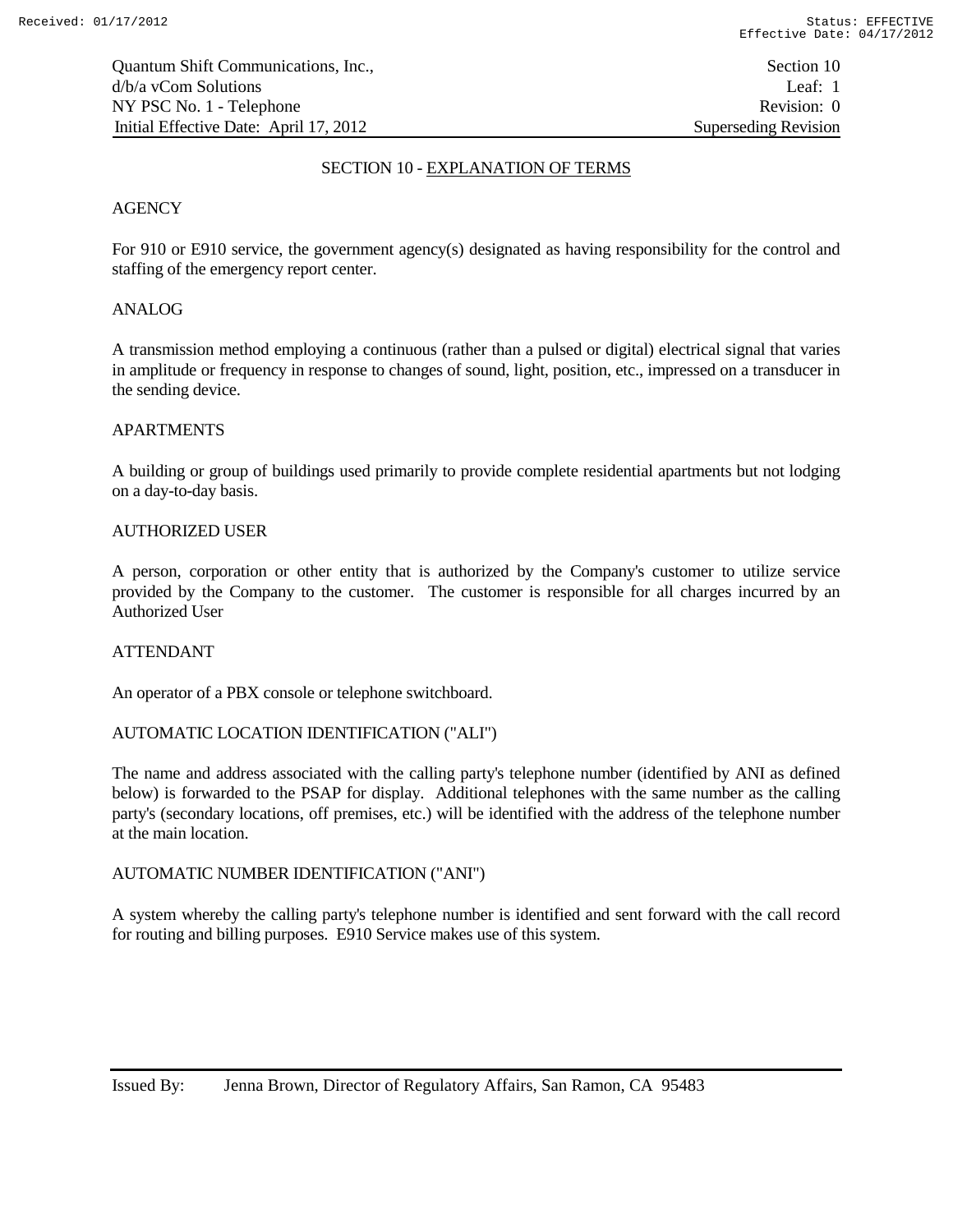## SECTION 10 - EXPLANATION OF TERMS (Cont'd)

# CALL INITIATION

The point in time when the exchange network facility are initially allocated for the establishment of a specific call.

# CALL TERMINATION

The point in time when the exchange network facility allocated to a specific call is released for reuse by the network.

# CENTRAL OFFICE

An operating office of the Company where connections are made between telephone exchange lines.

## CENTRAL OFFICE LINE

A line providing direct or indirect access from a telephone or switchboard to a central office. Central office lines subject to PBX rate treatment are referred to as central office trunks.

## **CHANNEL**

A point-to-point bi-directional path for digital transmission. A channel may be furnished in such a manner as the Company may elect, whether by wire, fiber optics, radio or a combination thereof and whether or not by means of single physical facility or route. One 1.544 Mbps Service is equivalent to 24 channels.

### CHANNEL CONVERSION

The termination of 1.544. Mbps Service at a customer's location with conversion of the digital signal to 24 analog voice grade circuits. Channel Conversion can be furnished by the customer.

# CHANNEL SERVICE UNIT ("CSU")

The equipment located at the customer's premises which terminates each 1.544 Mbps Digital Loop and performs such functions as proper termination of facilities, regeneration of signals, recognition and correction of signal format errors and provides remote loop-back capability.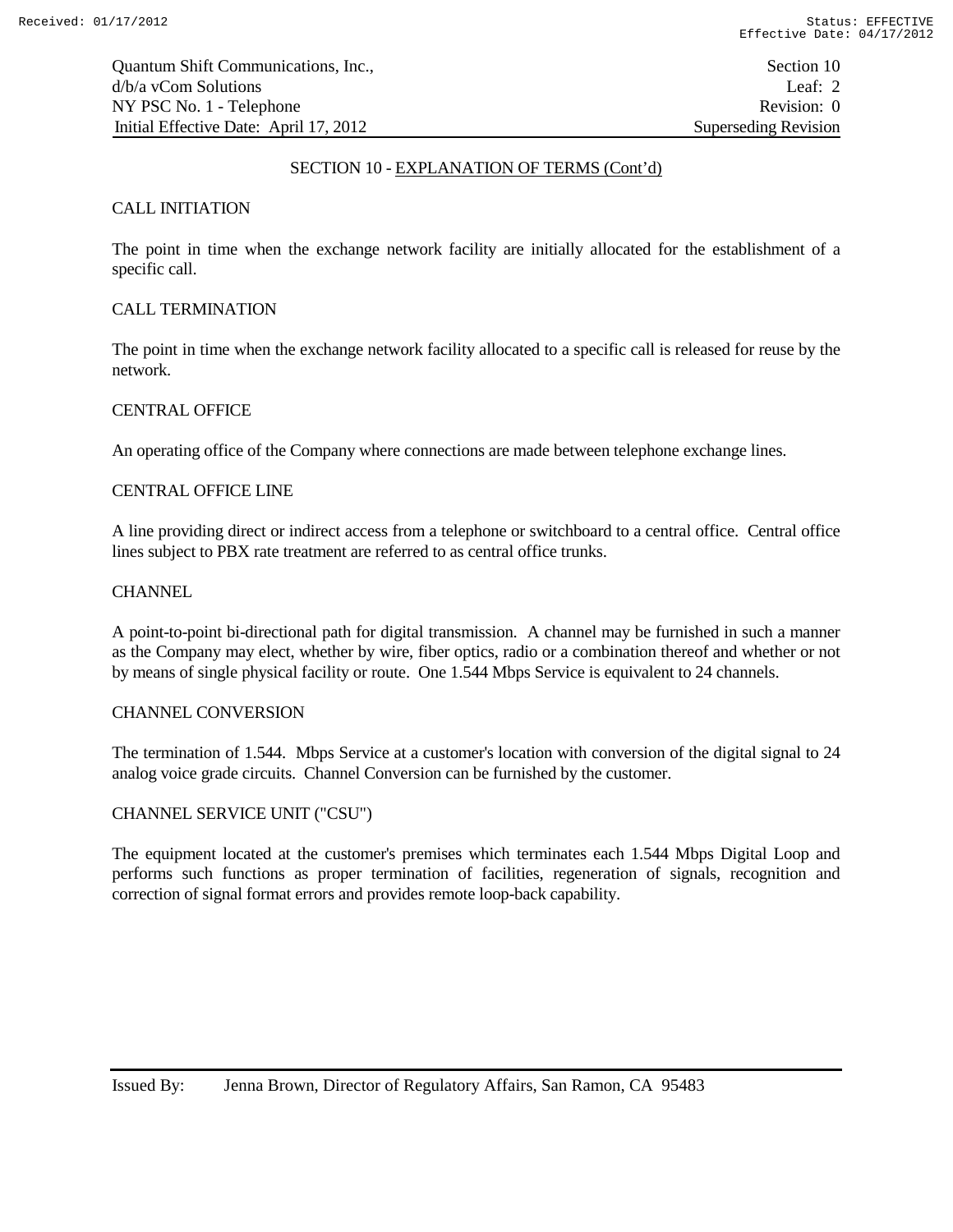Quantum Shift Communications, Inc., Section 10 d/b/a vCom Solutions Leaf: 3 NY PSC No. 1 - Telephone Revision: 0 Initial Effective Date: April 17, 2012 Superseding Revision

## SECTION 10 - EXPLANATION OF TERMS (Cont'd)

## COMMUNICATIONS SYSTEMS

Channels and other facilities which are capable of two-way communications between subscriber-provided terminal equipment or Telephone Company stations, even when not connected to exchange and message toll communications service.

# **COMPANY**

QuantumShift Communications, Inc., d/b/a vCom Solutions ("vCom"), unless otherwise clearly indicated from the context.

#### **COMMISSION**

The New York State Public Service Commission.

#### **CUSTOMER**

The person, firm, corporation, or other entity which orders service pursuant to this Tariff and utilizes service provided under Tariff by the Company. A customer is responsible for the payment of charges and for compliance with all terms of the Company's Tariff.

#### CUSTOMER PREMISES EQUIPMENT (CPE)

Equipment provided by the customer for use with the Company's services. CPE can include a station set, facsimile machine, PBX, or other communication system.

#### DEFAULT ROUTING ("DR")

When an incoming E910 call cannot be selectively routed due to an ANI failure, garbled digits or other causes, such incoming calls are routed from the E910 Control Office to a default PSAP. Each incoming E910 facility group to the Control Office is assigned to a designated default PSAP.

#### DEMARCATION POINT

The physical dividing point between the Company's network and the customer.

#### DIRECT INWARD DIAL ("DID")

A service attribute that routes incoming calls directly to stations, by-passing a central answer point.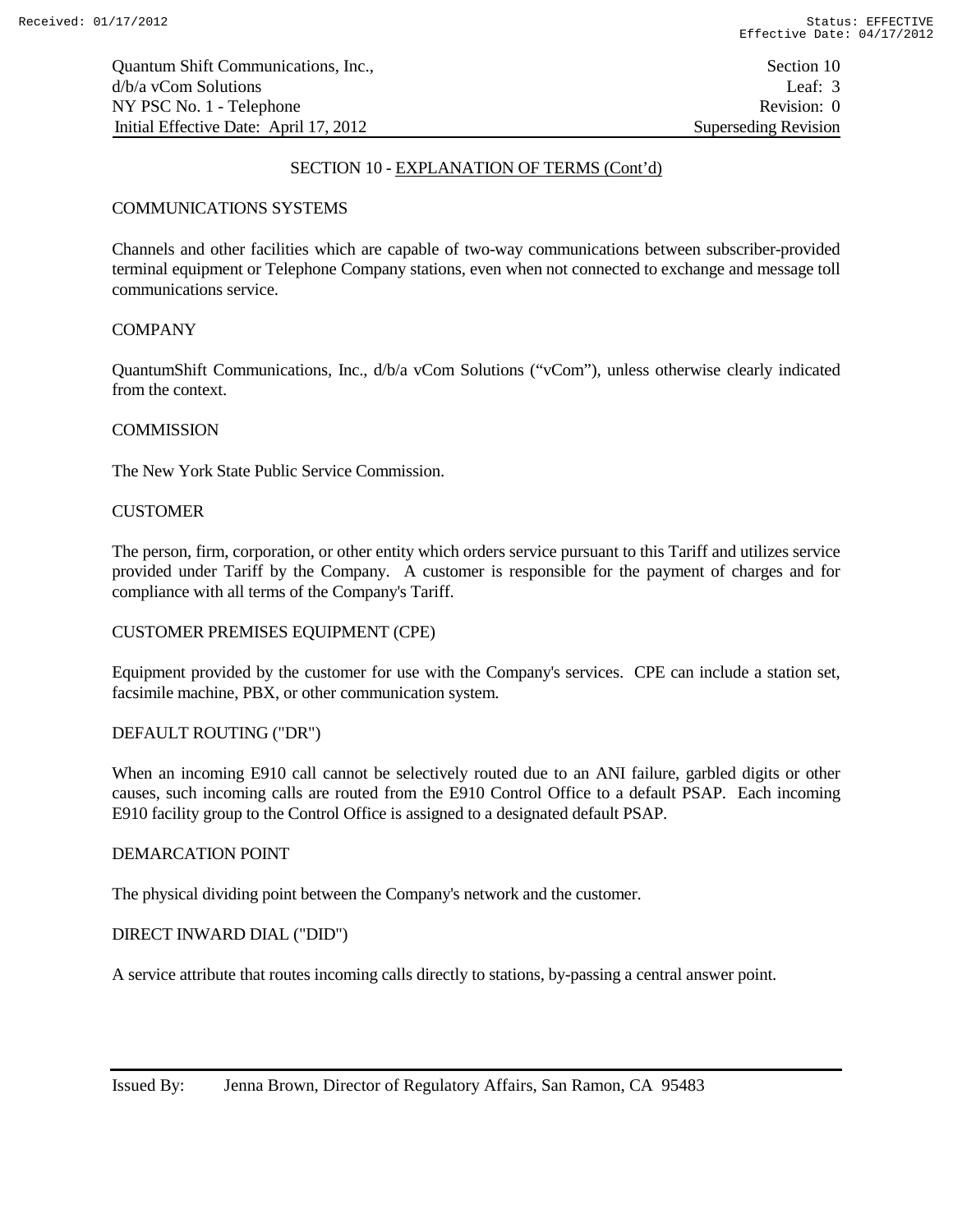Quantum Shift Communications, Inc., Section 10 d/b/a vCom Solutions Leaf: 4 NY PSC No. 1 - Telephone Revision: 0 Initial Effective Date: April 17, 2012 Superseding Revision

#### SECTION 10 - EXPLANATION OF TERMS (Cont'd)

# DIGITAL

A method of storing, processing and transmitting information through the use of distinct electronic or optical pulses that represent the binary digits (bits) 0 and 1. Digital transmission/switching technologies employ a sequence of discrete, individually distinct pulses to represent information, as opposed to the continuously variable signal of analog technologies.

# DUAL TONE MULTI-FREQUENCY ("DTMF")

The pulse type employed by tone dial station sets. (Touch tone)

# EMERGENCY SERVICE NUMBER ("ESN")

A unique code, assigned by the Company, used to define specific combinations of police, fire and/or ambulance jurisdictions, or any other authorized agency, which are designated by the customer.

## E910 SERVICE AREA

The geographic area in which the government agency will respond to all E910 calls and dispatch appropriate emergency assistance.

#### E910 CUSTOMER

A governmental agency that is the customer of record and is responsible for all negotiations, operations and payment of bills in connection with the provision of E910 service.

#### ERROR

A discrepancy or unintentional deviation by the Company from what is correct or true. An "error", can also be an omission in records.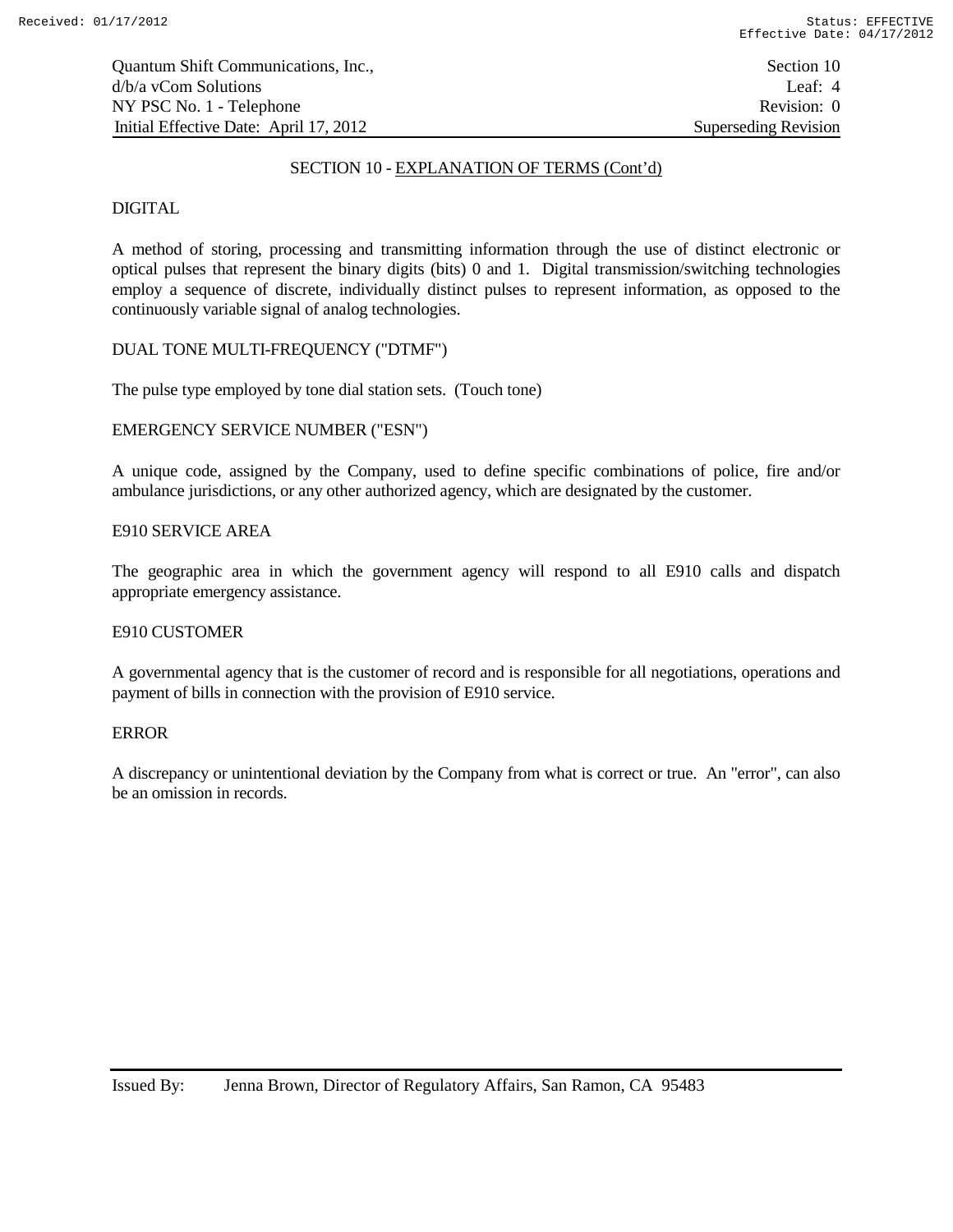## SECTION 10 - EXPLANATION OF TERMS (Cont'd)

## EXCHANGE

An area, consisting of one or more central office districts, within which a call between any two points is a local call.

## EXCHANGE ACCESS LINE

A central office line furnished for direct or indirect access to the exchange system.

## EXCHANGE SERVICE

The provision to the subscriber of access to the exchange system for the purpose of sending and receiving calls. This access is achieved through the provision of a central office line (exchange access line) between the central office and the subscriber's premises.

#### FINAL ACCOUNT

A customer whose service has been disconnected who has outstanding charges still owed to the Company.

#### FLAT RATE SERVICE

The type of exchange service provided at a monthly rate with an unlimited number of calls within a specified primary calling area.

### INTERFACE

That point on the premises of the subscriber at which provision is made for connection of facilities provided by someone other than the Company to facilities provided by the Company.

#### INTERRUPTION

The inability to complete calls, either incoming or outgoing or both, due to Company facilities malfunction or human errors.

## JOINT USER

A person, firm, or corporation which uses the telephone service of a subscriber as provided in Section 1 of the Tariff.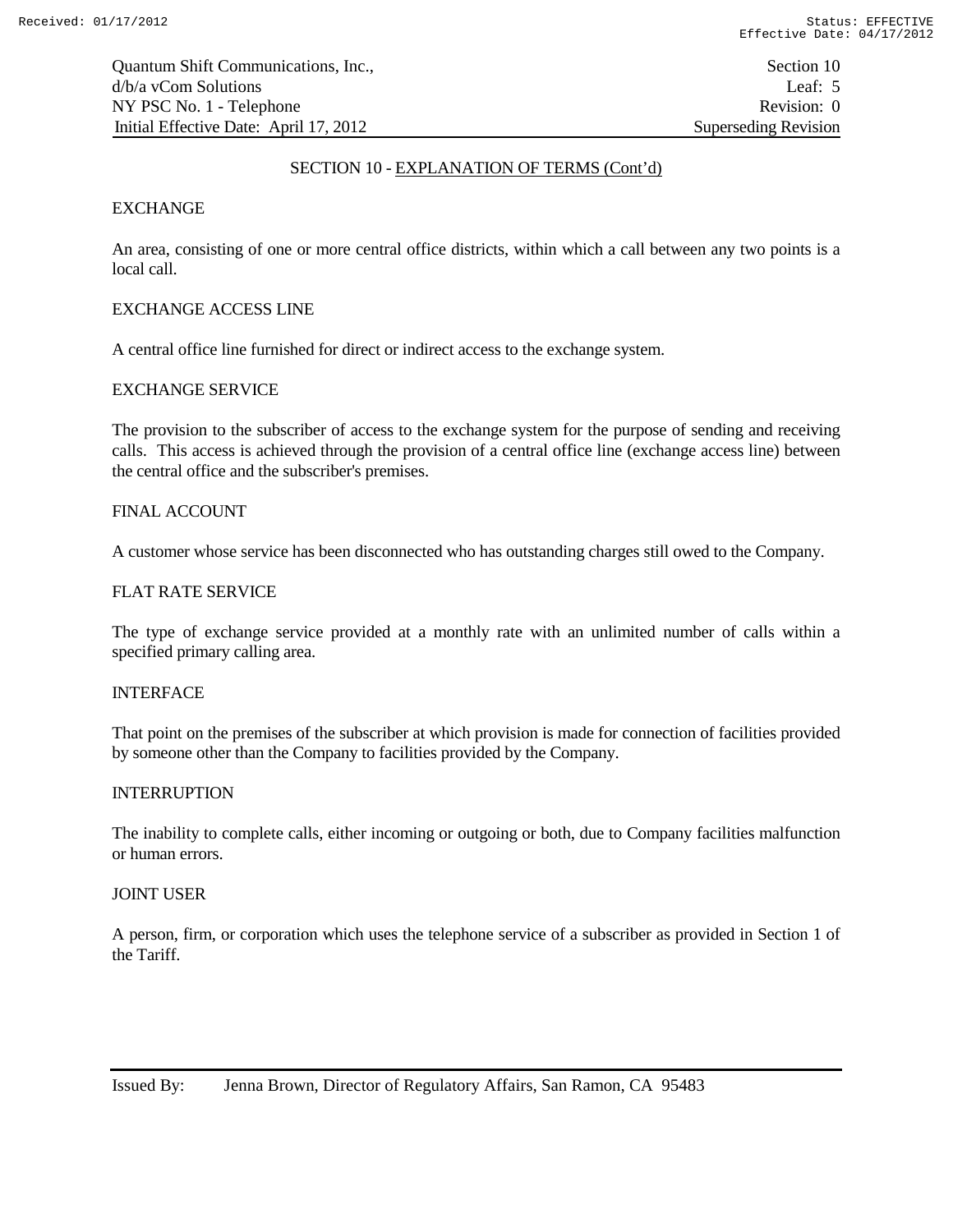Quantum Shift Communications, Inc., Section 10 d/b/a vCom Solutions Leaf: 6 NY PSC No. 1 - Telephone Revision: 0 Initial Effective Date: April 17, 2012 Superseding Revision

### SECTION 10 - EXPLANATION OF TERMS (Cont'd)

# LATA

Local Access and Transport Area. The area within which the Company provides local and long distance ("intraLATA") service. For call to numbers outside this area ("interLATA") service is provided by long distance companies.

# LINK

The physical facility from the network interface on an end-user's or carrier's premises to the point of interconnection on the main distribution frame of the Company's central office.

# LOCAL CALL

A call which, if placed by a customer over the facilities of the Company, is not rated as a toll call.

# LOCAL CALLING AREA

The area, consisting of one or more central office districts, within which a subscriber for exchange service may make telephone calls without a toll charge.

### LOCAL SERVICE

Telephone exchange service within a local calling area.

### LOOP START

Describes the signaling between the terminal equipment or PBX interface and the Company's switch. It is the signal requesting service.

#### **MOVE**

The disconnection of existing equipment at one location and reconnection of the same equipment at a new location in the same building or in a different building on the same premises.

## MULTI-FREQUENCY ("MF")

An inter-machine pulse-type used for signaling between telephone company switches, or between telephone company switches and PBXs.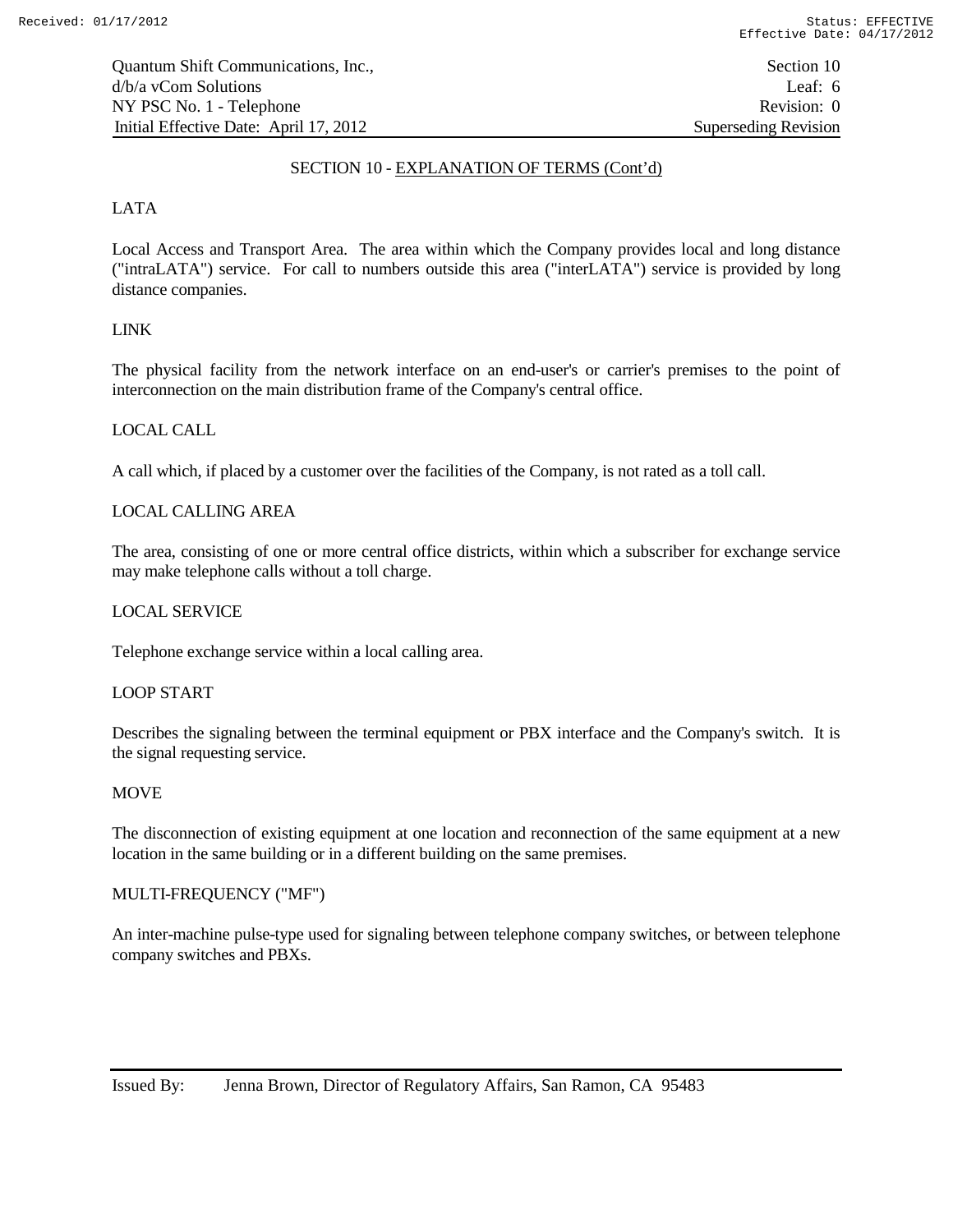Quantum Shift Communications, Inc., Section 10 d/b/a vCom Solutions Leaf: 7 NY PSC No. 1 - Telephone Revision: 0 Initial Effective Date: April 17, 2012 Superseding Revision

## SECTION 10 - EXPLANATION OF TERMS (Cont'd)

## NETWORK CONTROL SIGNALING

The transmission of signals used in the telecommunications system which perform functions such as supervision (control, status and charging signals), address signaling (e.g. dialing), calling and called number identification, audible tone signals (call progress signals indicating re-order or busy conditions, alerting) to control the operation of switching machines in the telecommunications system.

# NETWORK CONTROL SIGNALING UNIT

The terminal equipment furnished, installed and maintained by the Telephone Company for the provision of network control signaling.

PBX

A private branch exchange.

## PORT

A connection to the switching network with one or more voice grade communications channels, each with a unique network address (telephone number) dedicated to the customer. A port connects a link to the public switched network.

## **PREMISES**

The space occupied by a customer or authorized user in a building or buildings or contiguous property not separated by a public right of way.

# PRIVATE BRANCH EXCHANGE SERVICE

Service providing facilities for connecting central office trunks and tie lines to PBX stations, and for interconnecting PBX station lines by means of a switchboard or dial apparatus.

#### PUBLIC SAFETY ANSWERING POINT ("PSAP")

An answering location for E910 calls originating in a given area. A PSAP may be designated as primary or secondary, which refers to the order in which calls are directed for answering. Primary PSAPs respond first; secondary PSAPs receive calls on a transfer basis only and generally serve as a centralized answering location for a particular type of emergency call.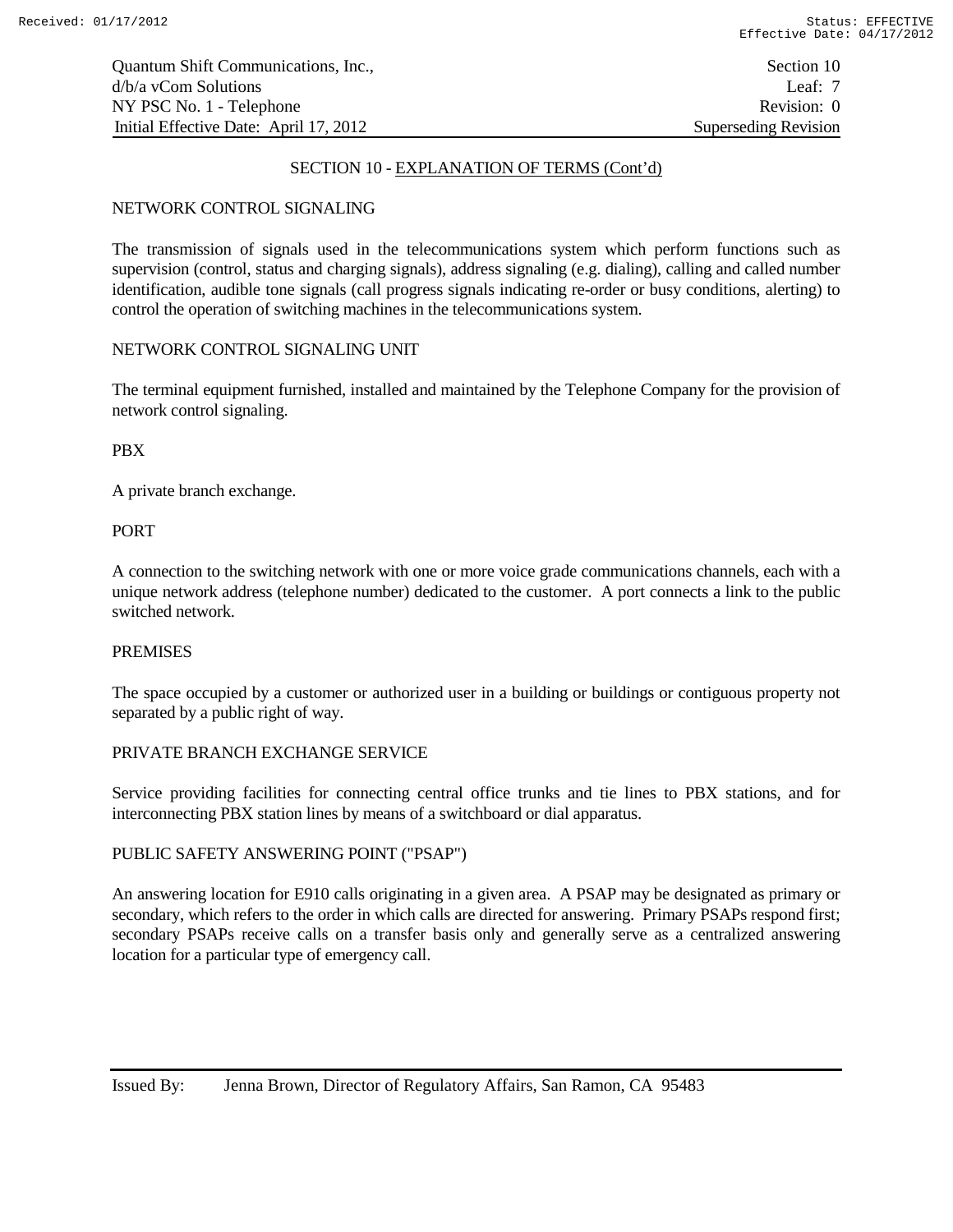Quantum Shift Communications, Inc., Section 10 d/b/a vCom Solutions Leaf: 8 NY PSC No. 1 - Telephone Revision: 0 Initial Effective Date: April 17, 2012 Superseding Revision

### SECTION 10 - EXPLANATION OF TERMS (Cont'd)

## RATE CENTER

A geographic reference point with specific coordinates on a map used for determining mileage when calculating charges.

## REFERRAL PERIOD

The time frame during which calls to a number which has been changed will be sent to a recording which will inform the caller of the new number.

# RESALE OF SERVICE

The subscription to communications service and facilities by one entity and the reoffering of communications service to others (with or without `adding value') for profit.

## SAME PREMISES

All space in the same building in which one subscriber has the right of occupancy, and all space in different buildings on contiguous property when occupied solely by the same subscriber. Foyers, hallways and other space for the common use of all occupants of a building are considered the premises of the operator of the building.

### SELECTIVE ROUTING ("SR")

A feature that routes an E910 call from a Central Office to the designated primary PSAP based upon the identified number of the calling party.

### SERVING CENTRAL OFFICE

The central office from which local service is furnished.

#### **SUSPENSION**

Suspension of service for nonpayment is interruption of outgoing service only. Suspension of service at the subscriber's request is interruption of both incoming and outgoing service.